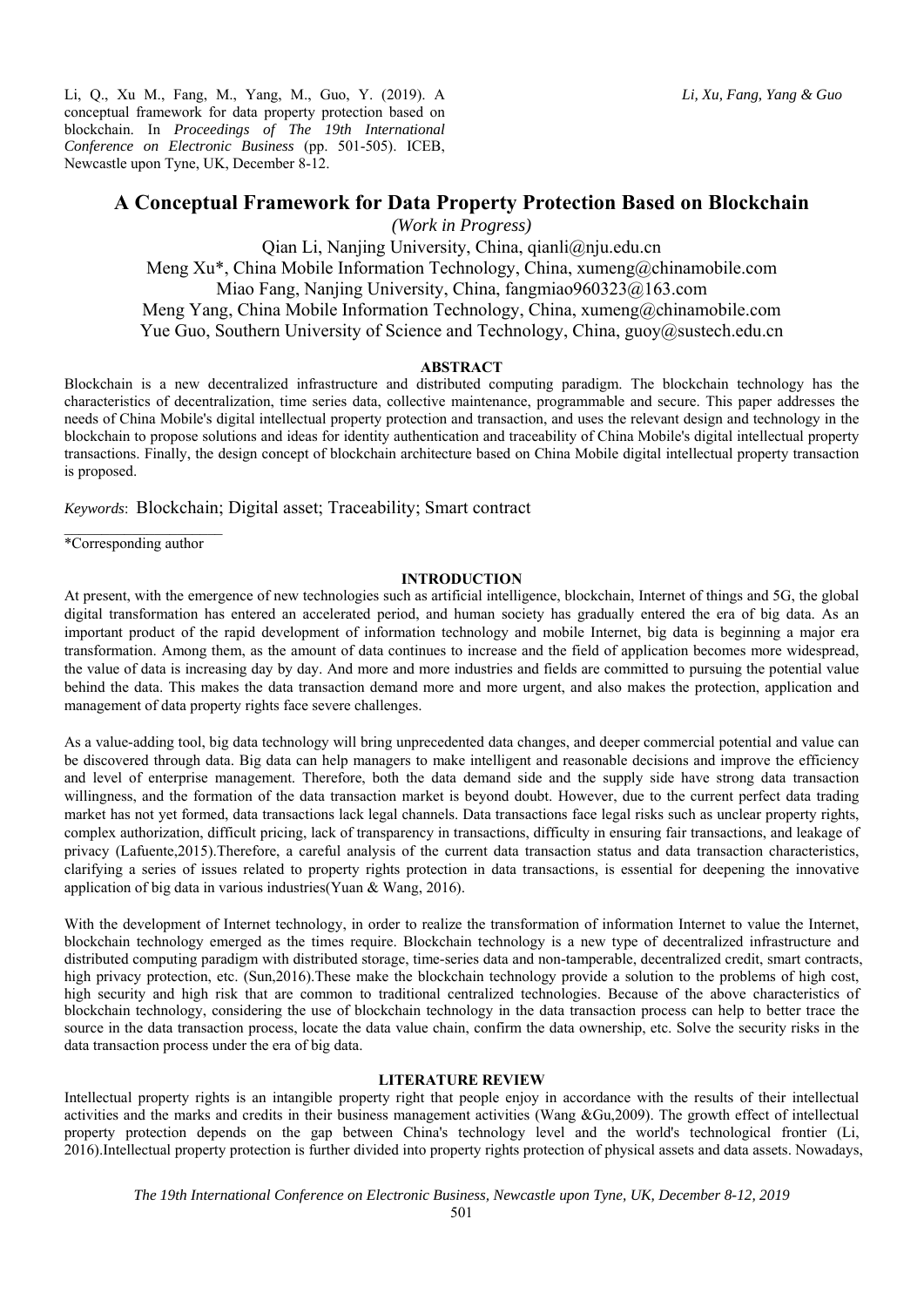watermarking technology, digital copyright protection technology, and related legal such as "The Agreement on Trade-Related Aspects of Intellectual Property Rights" and "The Measures for the Administrative Protection of Internet Copyrights protect intellectual property rights".etc are available.

Data transactions mainly refer to the process of transferring big data as a resource and transferring it to the demander through various trading methods (He, 2018).Big data has become a new strategic highland in a major of industries in China, but its power ownership and system security still plague the development of these industries and industries. At present, the main factors restricting Big Data's role in China are as follows: (1) data standards and sharing issues; (2) data privacy issues; (3) intellectual property framework and protection innovation; (4) technical standards and research and development in key areas (Han *et al.,* 2018) Traditional digital asset transactions require transactions through a third-party trading center during the transaction because of mistrust between users. The user uploads the data to the transaction center, and the transaction center grasps all the data information, and the user's inquiry and transfer of the assets are completed by the transaction center (Ding, 2015).Because the trading center is a centralized system, once hacked, all data will result in lost and irreparable results. In traditional digital asset trading, saving data can only be encrypted by simple data. There is no signature verification mechanism in the transaction transmission process to ensure the security of the data transmission process. The traditional digital asset trading system is a seemingly "trustworthy" central management organization to manage the transaction process. The intermediate link will inevitably lead to managerial negligence and infringement of data property rights. Whether the user's interests are damaged depends mainly on the integrity of the transaction center management degree (Zhang e*t al.,* 2016).

In view of the above drawbacks of traditional data transactions, data property rights cannot be well protected, so this paper proposes a method of data property protection based on blockchain technology. The blockchain technology involves time-stamping, Merkle tree, consensus algorithm, and other technologies to realize the authenticity and traceability of data transactions.

Timestamp: The blockchain technique requires that the node that obtains the accounting rights must be time stamped in the current data block header to indicate the write time of the block data. The timestamp adds time dimension to the future blockchain-based Internet and big data property protection. For suspicious data transactions, auditors can use the blockchain timestamp to trace the source and verify the data to accurately analyze whether the data is Tampering; it also increases the spatial dimension and eliminates the risk caused by information asymmetry. Therefore, the auditor who obtains the authorization key can access the audit data without space restrictions, greatly improving the scope of audit supervision and preventing infringement.

Merkle Tree: The Merkle tree is an important data structure for blockchains. Its role is to quickly summarize and verify the existence and integrity of block data. The hash algorithm is combined with MerkleTree to implement the data storage function of the blockchain, and the information stored in the block is transaction information. This is the main function of the MerkleTree tree. At the same time, the Merkle Tree structure feature can support hash data comparison in a short time; only verifying the root of the Merkle Tree can verify the validity of the data, thus protecting the privacy of the transaction data<sup>[i]</sup>.

The application of blockchains in the field of asset management has broad prospects for enabling the identification, authorization and real-time monitoring of physical and digital assets. For physical assets, by combining IoT technology to uniquely identify and deploy assets to the blockchain, it can form "digital intelligent assets" to realize distributed asset authorization and control based on blockchain; For digital assets, based on the characteristics of time stamp technology and non-tampering, blockchain technology can be applied to intellectual property protection, domain name management, and point management.

# **IDENTITY AUTHENTICATION DESIGN AND TRACEABILITY PROBLEM**

China Mobile's digital intellectual property transactions and protection are mainly studied through blockchain identity authentication and blockchain data anomaly traceability. The following are two parts of the design concept and related research perspectives.

### **China Mobile Digital Property Rights Identity Authentication Design**

The characteristics of China Mobile's digital property rights transaction require that the type of blockchain is different from the public chain type of Bitcoin. The behavior of nodes joining and exiting the blockchain is not free, but is subject to supervision by China Mobile. Based on the above factors, the blockchain type of China Mobile Digital Property Rights Transaction should be selected as the alliance chain.

For the alliance chain, refer to the structural design of the hyperledger to discuss the design of the identity authentication problem in the context of China Mobile Digital Property Rights Trading.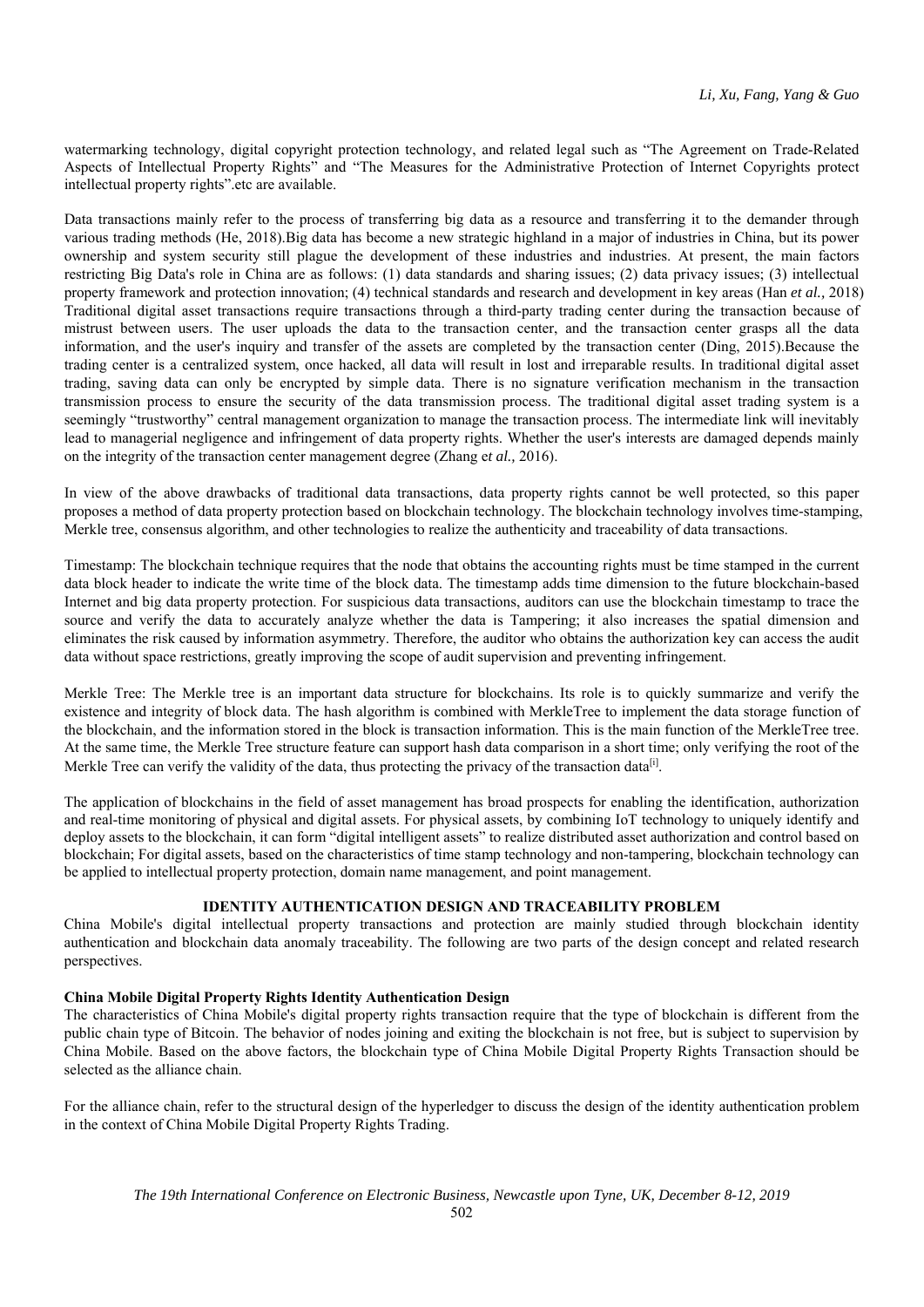In the hyperledger, the concept of PKI was introduced. What is a PKI? A public key infrastructure (PKI) is a collection of internet technologies that provides secure communications in a network.

### *Digital certificate*

In the hyperledger, the digital certificate is a module for storing user information, which is similar to the citizen's identity document, in which the public key information is stored in the digital certificate, and at the same time, the digital certificate is designed based on cryptography to ensure the content of the digital certificate. Information is not tampered with. China Mobile's digital property rights transaction requires that each node in the China Mobile blockchain network has a unique digital certificate for storing information about the node. At the same time, any node that wants to join the China Mobile blockchain network must hold a digital certificate.

#### *Public and private keys*

Authentication and message integrity are important concepts in secure communication. Authentication requires that the parties who exchange messages create the identity of a particular message.

Traditional authentication mechanisms rely on digital signatures, which, as the name implies, allow a party to digitally sign their messages. Digital signatures also guarantee the integrity of signed messages. Technically, the digital signature mechanism requires each party to hold two keys for an encrypted connection: a widely available public key and a private key that acts as an authentication anchor, and a private key that is used to generate a digital signature on the message. The recipient of the digitally signed message can verify the source and integrity of the received message by checking if the additional signature is valid under the intended sender's public key.

Under the China Mobile Digital Trading Framework, due to the characteristics of China Mobile's digital transactions with other different companies, this requires the confidentiality of trading information. Referring to the design of the hyperledger, the transaction is encrypted and decrypted by the public key private key to ensure the security of the transaction.

#### *Certification authority*

In the hyperledger, the node participates in the blockchain network to have a digital certificate issued by the system trust authority. This system trust organization is called a certificate authority (CA). China Mobile's digital property rights transaction, the certificate issuance work to be completed by China Mobile, the company that cooperates with China Mobile, the transaction company to apply for the digital certificate of the blockchain network to China Mobile. By referring to the design of the identity information content of the hyperledger, China Mobile can solve the identity authentication problem in the digital transaction process, that is, the authorization problem. The specific blockchain transaction process design also needs to be designed according to the characteristics of China Mobile Digital Property Rights Transaction.

#### *Certificate revocation list*

A certificate revocation list (CRL) is easy to understand, it is just a list of references to certificates that the CA knows to be revoked for some reason. China Mobile has the right to issue digital certificates in accordance with the relevant applications and also has the right to revoke digital certificates in accordance with the relevant rules. This requires design based on specific circumstances.

#### **Research Concept Based On Blockchain Traceability**

 Each transaction generated in the blockchain will complete the transaction storage through the consensus mechanism of the blockchain. At the same time, each transaction guarantees the queryable traceability. The new hypothesis of the blockchain traceability problem is proposed below.

Merkletrees is an important part of the blockchain structure. Each block has a Merkle tree starting from the leaf node (bottom of the tree) and a leaf node is a transaction hash (bitcoin uses double SHA256 hash). The advantage of the Merkle tree is that a node can verify that a transaction is included without downloading the entire block. And these only need one transaction hash, one Merkle root hash and one Merkle path.

Based on the merkletrees, it is proposed here whether the problem of blockchain traceability can be based on the characteristics of the merkletrees.

The data of the blockchain is stored in the leaf nodes of the merkletrees, and then the hash operation is continuously performed by the leaf nodes, and finally the root of the tree represented by the hash value is obtained. A change in the value of a leaf node causes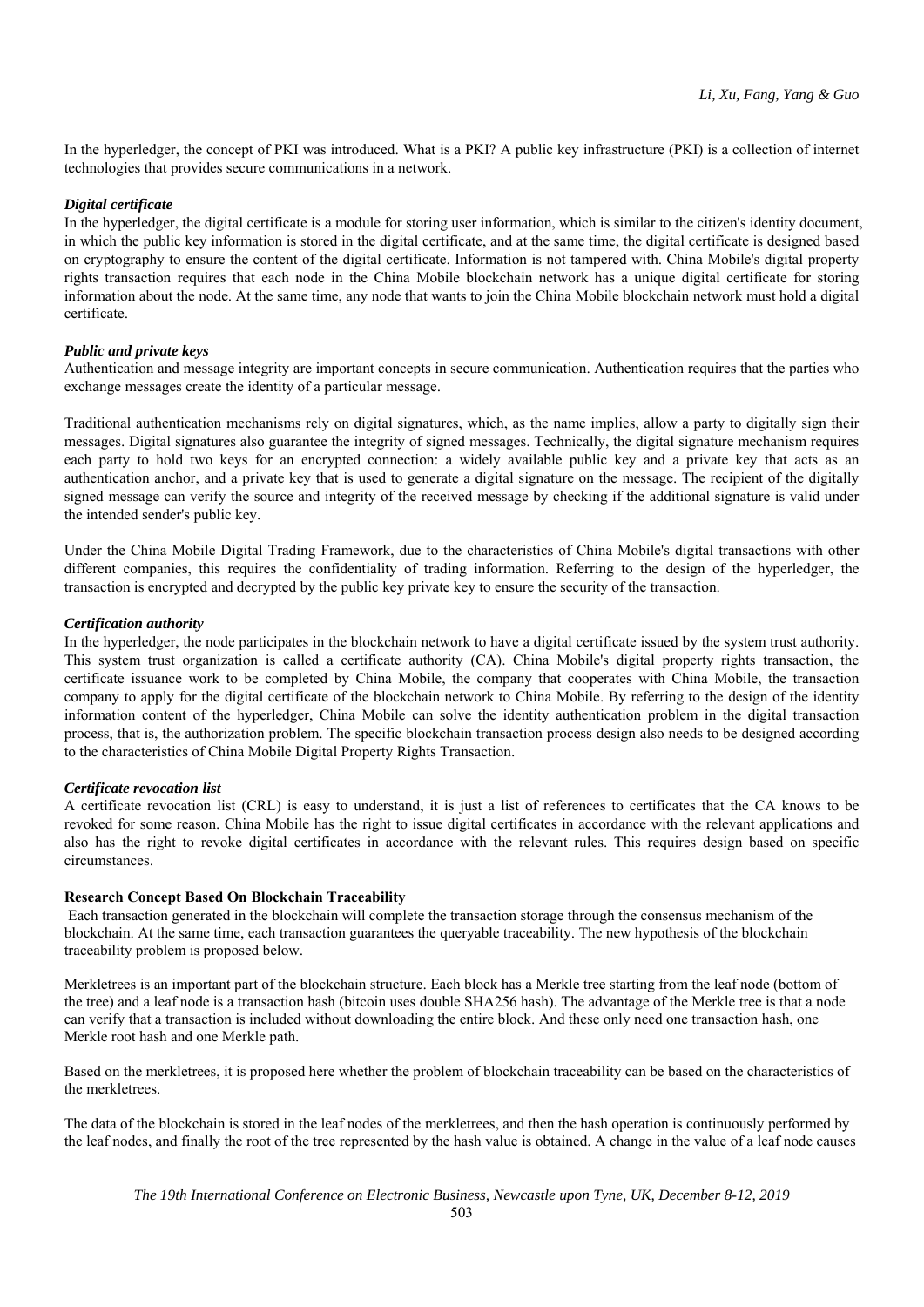a change in the final root hash value. Based on this feature, the idea of traceability of blockchain anomaly points based on merkletrees is proposed.

### **BLOCKCHAIN ARCHITECTURE DESIGN MODEL BASED ON CHINA MOBILE**

The blockchain model proposed in this paper is designed for the actual business of China Mobile, and it mainly realizes the functions of data security and data source tracking in the process of data asset transfer of mobile companies. In this framework, the service requester and the service provider establish a trust relationship through the blockchain, and use the smart contract to generate and manage new transactions, and broadcast the transaction information to the entire network, and the node receiving the information passes. The consensus mechanism verifies the transaction and protects against malicious attacks, and the verified transaction is written into the blockchain.



In the framework, China Mobile internally forms a Private blockchain of mobile companies by the provincial branch offices according to business needs, and the external business forms Consortium blockchains with other companies. China Mobile Headquarters acts as an intermediary to connect the Private blockchain and the Consortium blockchain. In the given blockchain, according to a set of rules, a legitimate transaction defines how to change the state, and what meaning can be obtained from that state. Therefore, transactions are treated as applications of business logic in the blockchain, so complex applications are often referred to as smart contracts. First, the external company sends a data access request through the API, and then calls the smart contract in the blockchain to extract the relevant data. Finally the external node gets the required data.

At present, the digital asset trading market has problems such as lack of transparency, cumbersome procedures, fraud risks, and public record errors during the transaction period and post-trade process. The application of blockchain technology enables the recording and tracking of digital asset ownership, usage rights, usage records, etc., and ensures the accuracy and verifiability of relevant documents.